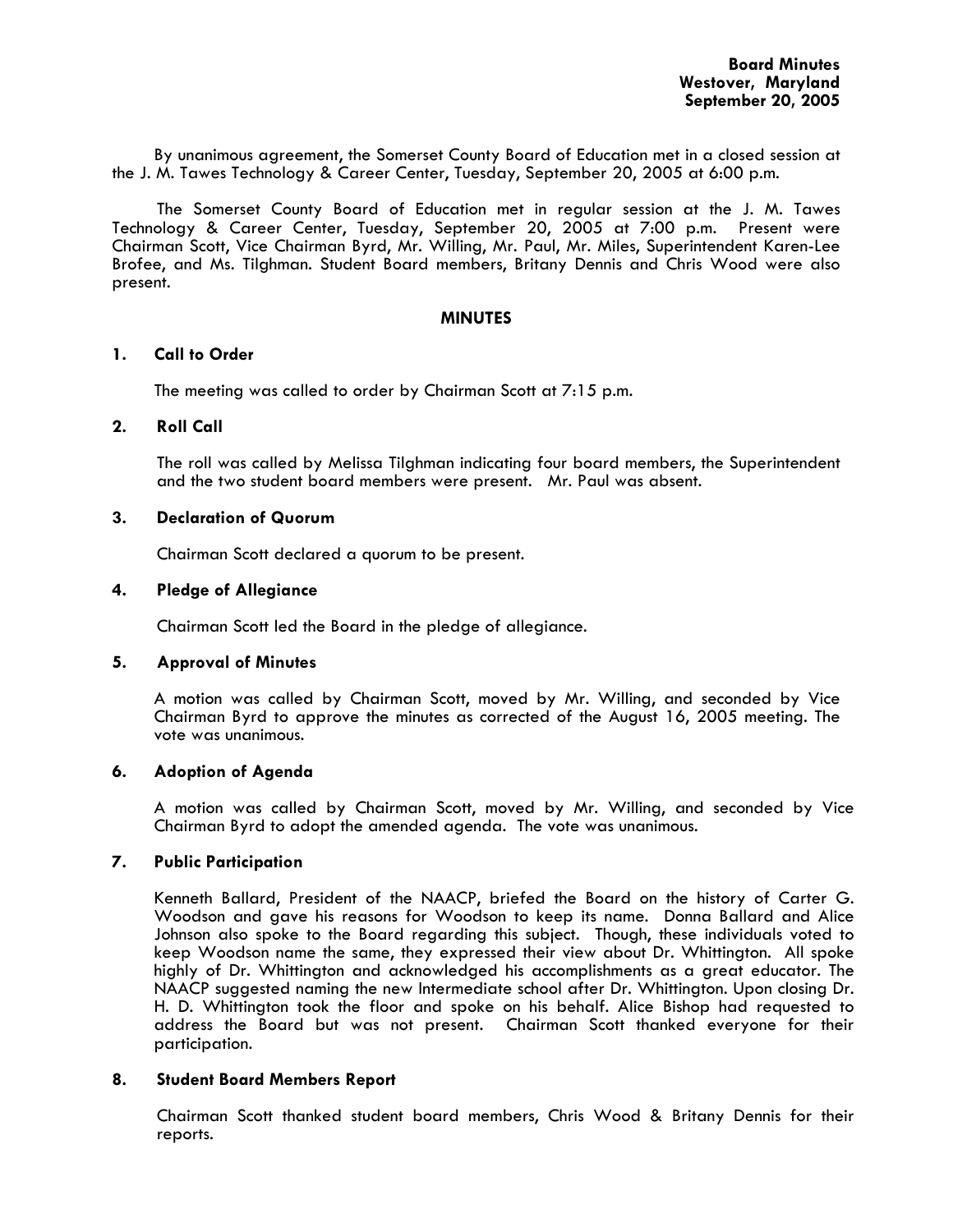# **9. Marion Sarah Peyton Report**

Mr. Curtis briefed the Board on the special happenings at Marion Sarah Peyton. Josh Landon, Amanda Evans, Rachel Evans, Rykeisha Whittington, and Zachery Muir all spoke about their first couple weeks of school. All students were happy and had great stories to tell.

Mr. Curtis also had various parents brief the Board on their experiences with Marion Sarah Peyton. All parents seemed pleased with the principal and staff at the school. Ms. Monk expressed how pleased she was to work at the school. Ms. Monk also briefed the Board on the various programs offered at Marion. Marion Sarah Peyton has partnerships with various businesses which help to encourage children to read by offering incentives. Marion also has peace incentive awards in which children are awarded at the end of each month for showing good attitude, achievement, and attendance.

Chairman Scott thanked Mr. Curtis, parents, and all students who participated in the school report and updates.

# **10. Cadet Officer Leadership Program Awards**

Sergeant Choate briefed the Board on what the ROTC program was about. Sergeant Choate stated that this program encourages students to think about the choices they make. Marcus Mears and Michael Moore were the recipients of the Leadership awards. Mr. Mears was not present.

Chairman Scott, Dr. Brofee, and Sergeant Choate presented Mr. Moore his, 2nd Lieutenant of the ROTC Program medal. There have been 350 students go through the ROTC program within the last four years.

# **11. Drug & Alcohol Abuse Juvenile Court**

Judge Long and Jack Paul commended Somerset County Public Schools on a job well done with their students. Judge Long explained to the Board that 70% of cases in court regarding juveniles are related to drug & alcohol abuse. Judge Long explained that the juvenile court program provides early intervention, treatment, counseling, and education which are the key to helping young offenders.

Mr. Paul gave a presentation describing the focus and role of the juvenile drug court. The courts will offer incentives to students who do well. In collaboration with the Somerset County School System, this program will also offer meaningful community service. Mr. Paul, along with various members of the program, are waiting for grant approval but noted Judge Long's commitment to the program regardless of grant support..

# **12. A. Policies**

- 1. A motion was called by Chairman Scott, moved by Mr. Paul, and seconded by Mr. Willing to approve policy #600-21, Students in State Supervised Facilities. All Board members unanimously agreed.
- 2. A motion was called by Chairman Scott, moved by Vice Chairman Byrd, and seconded by Mr. Miles to approve the Fixed Asset Policy and Administrative Procedures, Policy #300-13. All Board members unanimously agreed.
- 3. Mr. Miles moved and Mr. Willing seconded to approve the Travel Expense Policy #200-20. All Board members unanimously agreed.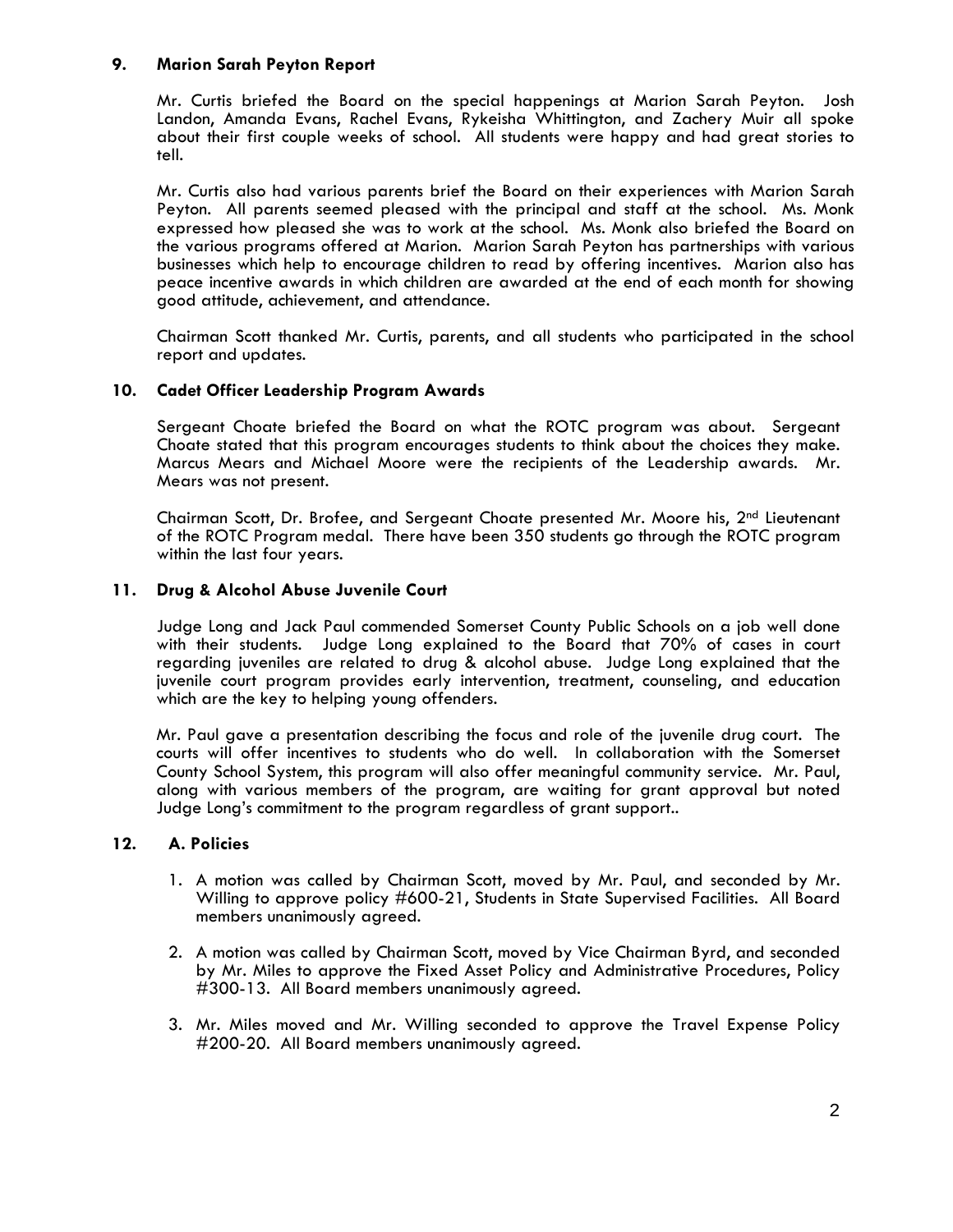**B.** Dr. Brofee, as requested by the contractors for Woodson Elementary School, recommended that the Board decide on the renaming of Carter G. Woodson School. A motion was called by Mr. Paul and seconded by Mr. Miles to keep the name of Carter G. Woodson Elementary School. All Board members unanimously agreed.

### **13. A. Student Services**

Upon recommendation of Mrs. McLaughlin, the Board will review amended policy #600-17, Standards of Social Behavior, for approval on October 25, 2005.

## **B. Human Resources**

A motion was called by Mr. Paul and seconded by Mr. Willing to approve the Human Resources report on professional employees. The vote was unanimous.<br>Upon recommendation of Dr. Brofee, the Board was asked to review amended Policy

#700-13, Work Schedule and Leave for SCPS employees. The amendment allows Administrators to work two extra days per month at the Superintendent's discretion. These days can be used for compensatory leave rather than annual leave. The Board will vote at the October 25, 2005 board meeting.

# **C. Transportation and Facilities Update**

A motion was called by Mr. Willing and seconded by Mr. Paul to approve Mr. Daugherty's request to train Johnny Pollard as a substitute bus driver. All Board members unanimously agreed.

Mr. Daugherty reported that Princess Anne Elementary's HVAC program is complete, Woodson Elementary is going well and progressing on schedule, and Somerset Intermediate is in the Construction Phase.

# **D. Finance Report**

Mr. Paul moved and Mr. Willing seconded to approve Vicki Miller's budget transfer request. The vote was unanimous.

Mr. Paul requested Ms. Miller to get projected utility cost increase figures for the year.

ESMEC Advisory Consortium will do a study and vote on September 27, 2005.

# **E. Somerset Safe Schools Initiative Grant**

Ms. Vicki Carter and Mrs. Tracey Cottman informed the Board of the 3.6 million dollar Somerset Safe Schools Initiative Grant. and healthier schools. They gave the board a brief overview of some of the initiatives the program will be providing to students. The grant will enable the expansion of Learning Support Specialists by allowing them to place a Learning Support Specialist in each school, a behavior intervention program will be offered along with a mentoring program. The School System has collaborated with St. James United Methodist Daycare and will have a daycare program for students, and a parenting class will be offered. These are just some of the good things the Safe Schools Initiative Grant will be offering.

Chairman Scott thanked Ms. Carter and Mrs. Cottman for their overview of the Grant.